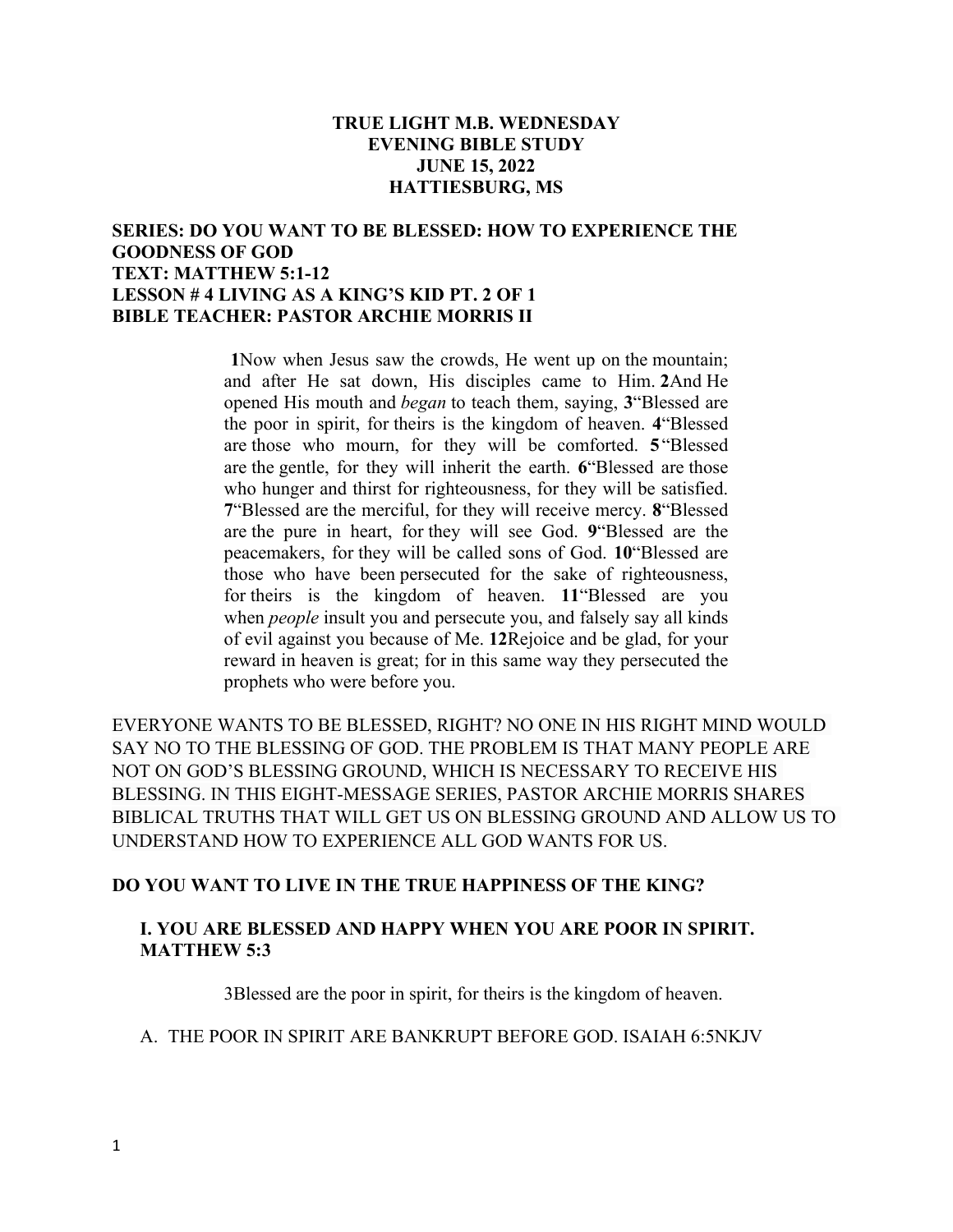**5**Then said I, "Woe is me! for I am undone; because I am a man of unclean lips, and I dwell in the midst of a people of unclean lips: for my eyes have seen the King, the LORD of hosts."

#### B. THE POOR IN SPIRIT ARE HUMBLE BEFORE GOD. PROVERBS 16:5, ISAIAH 66:2

**5**Everyone who is proud in heart is an abomination to the LORD; Assuredly, he will not be unpunished.

**2** "For My hand made all these things, thus all these things came into being," declares the LORD. "But to this one I will look, to him who is humble and contrite of spirit, and who trembles at My word.

## **II. YOU ARE BLESSED AND HAPPY WHEN YOU MOURN. MATTHEW 5:4**

**4** Blessed are those who mourn, for they shall be comforted.

#### A. THE MOURNERS ARE NOT MOANERS. PHILIPPIANS 2:14-15

14Do all things without grumbling or disputing; that you may prove yourselves to be blameless and innocent, children of God above reproach in the midst of a crooked and perverse generation, among whom you appear as lights in the world.

# B. THE MOURNERS ARE THOSE WHO HAVE GODLY SORROW OVER SIN. 2 COR. 7:10NLT, PROVERBS 28:13.

**10**For the kind of sorrow God wants us to experience leads us away from sin and results in salvation. There's no regret for that kind of sorrow. But worldly sorrow, which lacks repentance, results in spiritual death. **13**He who conceals his transgressions will not prosper, but he who confesses and forsakes them will find compassion.

#### **III. You are blessed and happy when you are meek. MATTHEW 5:5**

**5**Blessed are the gentile [meek], for they shall inherit the earth.

## A. THE MEEK ARE NOT WEAK.

#### B. THE MEEK ARE YIELDED TO GOD'S CONTROL. LK. 22:42

**42** "Father, if You are willing, remove this cup from Me; yet not My will, but Yours be done."